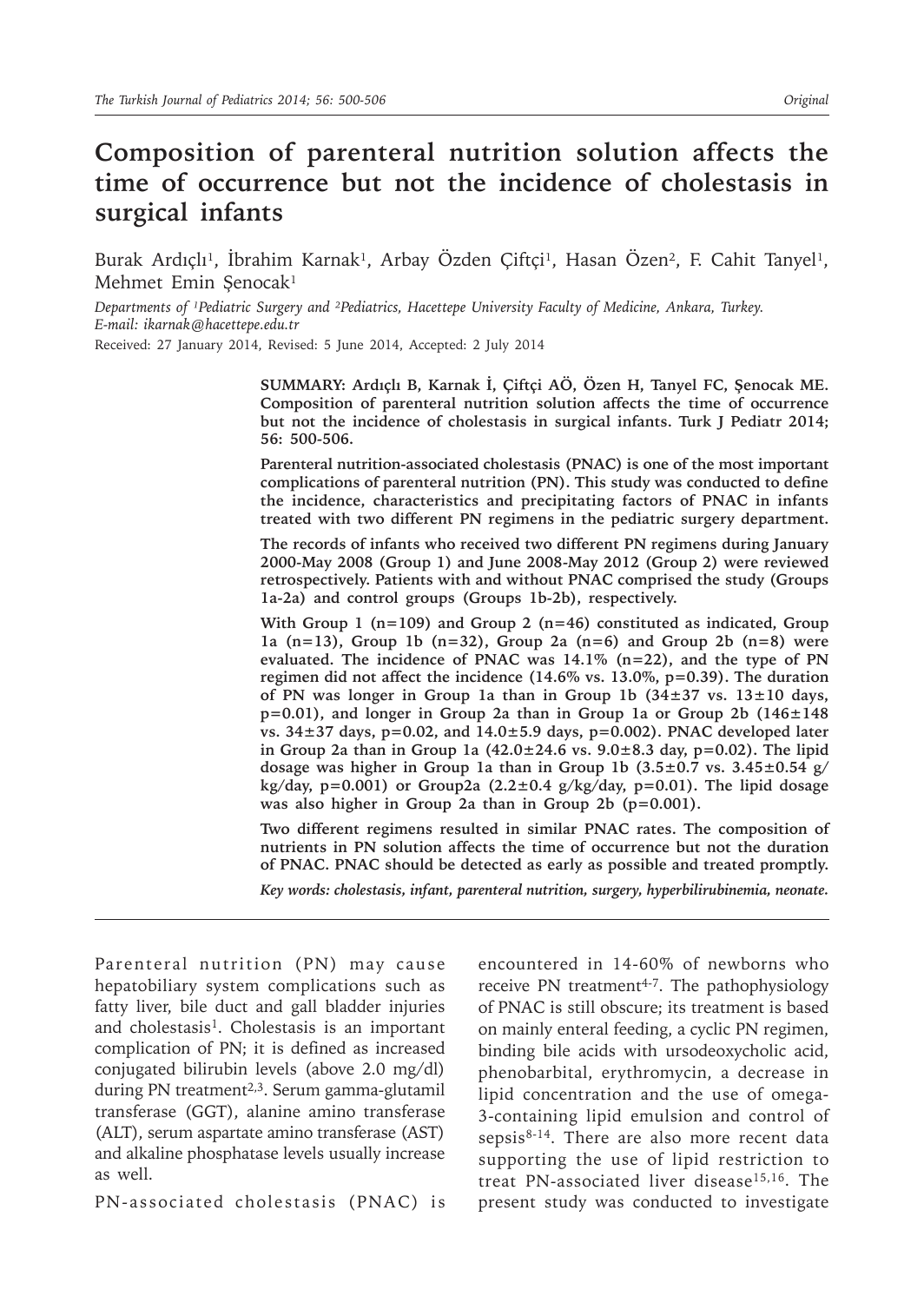the relationship of lipid concentration and PNAC by looking at PN regimens containing two different lipid concentrations.

The study was conducted to define the incidence, characteristics and precipitating factors of PNAC in infants treated in the pediatric surgery department with two PN regimens containing different lipid concentrations.

## **Material and Methods**

*Data collection:* The records of infants who received PN in the Neonatal Surgery Unit of the Pediatric Surgery Department from January 2000 to May 2012 (inclusive) were reviewed retrospectively. Patients with primary liver and/or biliary tree pathology were excluded. A serum conjugated bilirubin level over 2.0 mg/dL was defined as PNAC. The patients receiving PN that was prepared using a previous (January 2000-May 2008) and a new (June 2008-May 2012) method constituted Group 1 ( $n=109$ ) and Group 2 ( $n=46$ ), respectively. Within those groups, patients who developed PNAC were categorized as Group 1a and Group 2a, respectively. Patients who did not develop PNAC were the controls. The control groups (Group 1b and Group 2b) were constituted by randomly selecting patients from among the corresponding control patients. Primary surgical pathology, gender, body weight, gestational age, age at the beginning of PN, time elapsed until the diagnosis of cholestasis, duration of PNAC, duration of cholestasis, therapy for cholestasis, method of preparing the PN solution, lipid, protein and glucose concentrations and caloric content of the solution, sepsis status, presence of a central venous catheter and outcome were noted. The premature and low gestational age newborns in the study had been treated in another neonatal intensive care unit (ICU) in our institute.

The study was approved by the institutional ethics committee (431.10-2779).

*Method of preparation and composition of PN solutions:* PN solutions were ordered by pediatric surgeons and prepared by neonatal ward nurses up until May 2008 (Group 1). The Institutional Parenteral Solution Preparation Unit assumed responsibility after that date, with PN solutions prepared automatically and monitored by the Department of Pediatrics (Group 2). Group 1. Total volume of PN was calculated as

120% of the daily fluid requirement. Sodium chloride (50 ml, 3%), calcium gluconate (10 mEq), magnesium sulphate (6 mEq), N(2)- L-alanile L-glutamine (Dipeptiven®), heparin (500 IU, Liquemine®, Nevparin®), potassium (1-3 mEq/kg/day) and trace element solution (0.5 ml/kg/day Tracutil®) were included per 500 ml of PN solution. The initial lipid dose (10% or 20% Lipofundin®) was 1 g/kg and increased to 2 g/kg/day, 3 g/kg/day and 4 g/kg/day thereafter. The remaining PN fluid volume was replaced with equal volumes of carbohydrate (20% Dextrose®) and 6% or 10% amino acid (Trophamine® or Primene® respectively) solutions. Vitamins B, C and K were given daily. The electrolyte concentrations of the solutions were adjusted according to the results of periodic checks of serum electrolytes.

Group 2. Total volume of PN was calculated as 120% of the daily fluid requirement. Sodium (1-3 mEq/kg/day), calcium (1-3 mEq/kg/day), phosphorus (1.3 mmol/kg/day), potassium (1-3 mEq/kg/day), magnesium and trace elements (Tracutil®) and a vitamin mixture (Cernevit®) were added to PN solutions. The initial lipid dose (10% or 20% Lipofundin®) was 0.5-1 g/kg/day and gradually increased to a maximum dosage of 3 g/kg/day. The maximum dosage of amino acid solution (Primene® or Trophamine®) was 2.5-3.5 g/ kg/day. Dextrose concentrations were 25 g/dl and 12.5 g/dl respectively in patients with and without a central venous line. The electrolyte concentrations of the solutions were adjusted according to the results of periodic checks of serum electrolytes.Complete blood count, peripheral smear and blood biochemistry were checked weekly and, urine glucose was checked daily using urosticks. Fresh frozen plasma (20 ml/kg) was transfused once a week.

The treatment regimen for PNAC consisted of enteral nutrition if possible, ursodeoxycholic acid (UDA), phenobarbital, cyclic parenteral nutrition, a decrease in lipid concentration and a change of the amino acid solution to one containing an increased amount of branched-chain amino acids and decreased amounts of methionine and aromatic amino acids (Hepatamine®).

*Statistical analysis:* Statistical analysis was performed using SPSS 16.0 software. The data were expressed as mean  $\pm$  standard deviation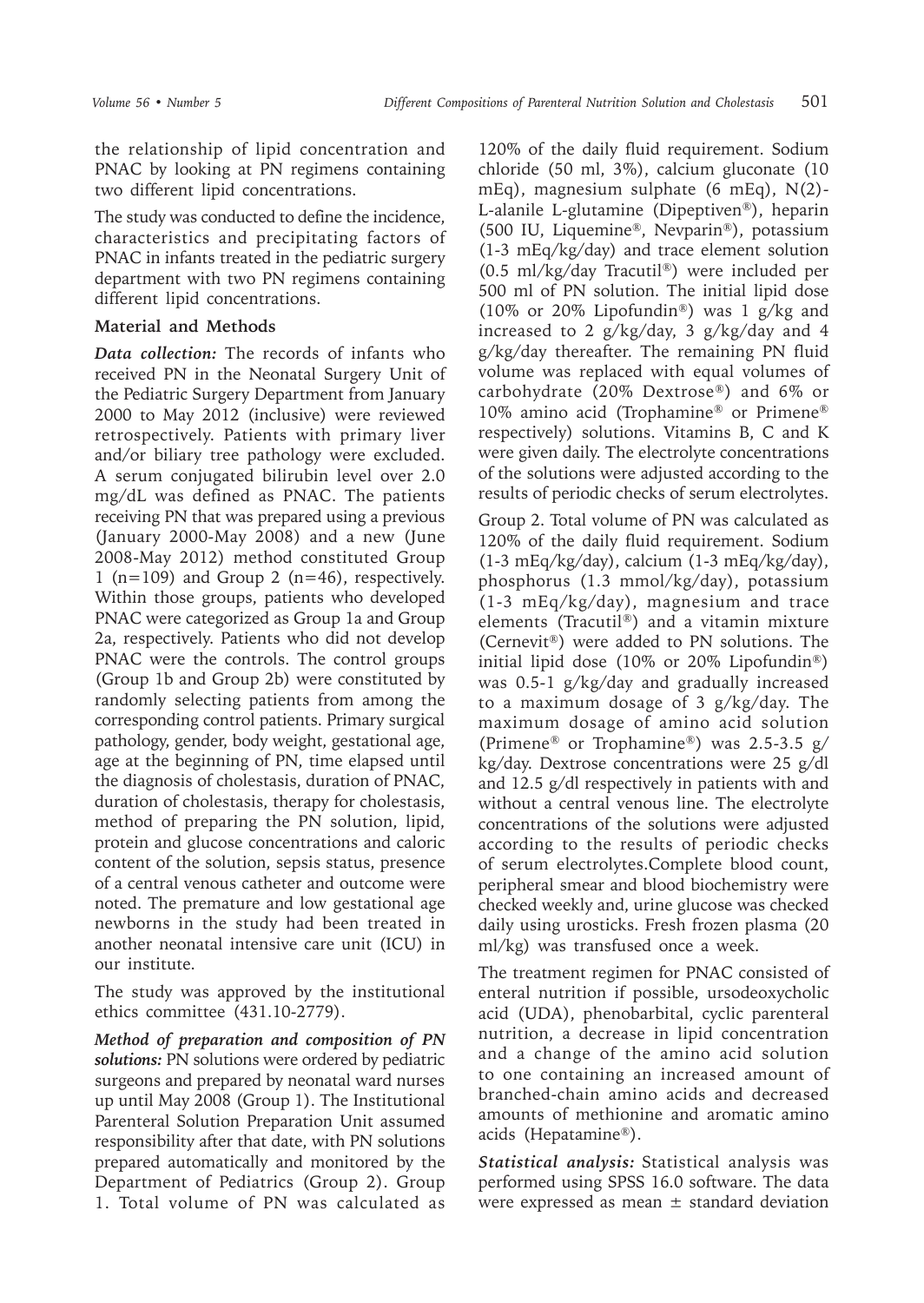and range. The Mann-Whitney U and chi-square tests were used for analysis; p values lower than 0.05 were considered to be significant.

## **Results**

One hundred fifty-five patients received PN during the study period. The numbers of patients receiving the previous and the new PN preparations were 109 and 46, respectively. PNAC was encountered in 22 (14.1%) patients; 16 (14.6%) of them had received the previous and 6 (13.0%) the new PN regimen. The type of PN regimen did not affect the rate of PNAC  $(p=0.39)$ .

 The primary pathologies were tracheoesophageal anomaly (n=26, 17%), intestinal atresia (n=18, 12%), gastroschisis (n=18, 12%), Hirschsprung's disease (n=15, 9%), necrotizing enterocolitis (n=8, 5%), duodenal obstruction  $(n=8, 5\%)$ , omphalocele  $(n=6, 4\%)$  and Bochdalek hernia ( $n=5$ , 3%), along with others  $(n=51, 33\%).$ 

The patients whose detailed data were available made up Group 1a (n=13), Group 1b  $(n=32)$ , Group 2a  $(n=6)$  and Group 2b (n=8). Demographic and clinical data of the groups are given in Table I.

Gestational age did not differ between Group 1a (36.0 ± 1.8 weeks, range: 32-39) and Group 2a  $(35.0 \pm 2.2 \text{ weeks}, \text{range: } 32-38)$ ( $p=0.24$ ), or between Group 2a (35.0  $\pm$  2.2 weeks, range: 32-38) and Group 2b (36.0  $\pm$ 2.3 weeks, range: 33-40) (p=0.94); however, it was lower in Group 1b (36.0  $\pm$  2.5, range: 29-40) than in Group 1a  $(36.0 \pm 1.8 \text{ weeks},$ range: 32-39) (p=0.04).

Gender distribution did not differ between Group 1a  $(M/F=6/7)$  and Group 2a  $(M/F=2/4)$  $(p=0.63)$  or Group 1b  $(M/F=21/11)$   $(p=0.31)$ . It also did not differ between Group 2a (M/  $F=2/4$ ) and Group 2b (M/F=7/1) (p=0.54).

Body weight did not differ between Group 1a  $(2720 \pm 613 \text{ g}, \text{range}: 1500-4000)$  and Group 2a (3290  $\pm$  185 g, range: 2000-7000) (p=1.0) or Group 1b (3029 ± 1032 g, range: 1500- 5700) (p=0.55). It also did not differ between Group 2a  $(3290 \pm 185 \text{ g}, \text{range} : 2000\text{-}7000)$ and Group 2b (3100  $\pm$  871 g, range: 2100-4400) (p=0.60).

Age at initiation of PN was lower in Group 1a (19.7  $\pm$  41.8 days, range: 1-155) than in

Group 2a  $(31.5 \pm 38.9 \text{ days}, \text{ range: } 3 \text{-} 100)$ (p=0.03), but was not different from that seen in Group 1b  $(38.3 \pm 57.1)$  days, range: 2-210) ( $p=0.14$ ). Age at initiation of PN was higher in Group 2a  $(31.5 \pm 38.9)$  days, range: 3-100) than in Group 2b  $(24.1 \pm 32.3, \text{ range})$ : 2-90) (p=0.01).

The duration of PN was longer in Group 1a  $(34 \pm 37 \text{ days}, \text{ range: } 5{\text -}143)$  than in Group 1b  $(13 \pm 10 \text{ days}, \text{ range: } 3-47)$  (p=0.01). It was longer in Group 2a (146  $\pm$  148 days, range: 27-400) than in Group 1a  $(34 \pm 37 \text{ days})$ , range: 5-143) (p=0.02) or Group 2b (14.0  $\pm$ 5.9 days, range: 7-27) (p=0.002).

PNAC developed later in Group 2a (42.0 ± 24.6 days, range: 11-79) than in Group 1a (9.0  $\pm$  8.3 days, range: 1-31) (p=0.02).

Duration of PNAC did not differ between Group 1a  $(17.7 \pm 21.3 \text{ days}, \text{ range: } 2{\text{-}68})$  and Group 2a  $(33.2 \pm 29.9 \text{ days}, \text{ range: } 7-63)$   $(p=0.27)$ when the exitus cases were excluded.

Lipid dosage was higher in Group 1a  $(3.5 \pm$ 0.7 g/kg/day, range: 2-4.3) than in Group 1b  $(3.45 \pm 0.54 \text{ g/kg/day}, \text{range: } 2-4.1) \text{ (p=0.001)}$ or Group 2a  $(2.2 \pm 0.4 \text{ g/kg/day})$ , range: 2-3.1) (p=0.01). Lipid dosage was higher in Group 2a (2.2  $\pm$  0.4 g/kg/day, range: 2-3.1) than in Group 2b  $(1.3 \pm 0.5 \text{ g/kg/day})$ , range: 0.5-2.0)  $(p=0.001)$ .

The dosage of protein did not differ between Group 1a  $(2.4 \pm 0.7 \text{ g/kg/day})$ , range: 1.6-4.8) and Group 1b  $(2.3 \pm 0.3 \text{ g/kg/day})$ , range: 1.8-3.4) ( $p=0.05$ ). The dosage of protein was higher in Group 2a  $(2.6 \pm 0.5 \text{ g/kg/day})$ , range: 1.8-3.1) than in Group 1a  $(2.4 \pm 0.7 \text{ g/kg/day})$ range: 1.6-4.8) ( $p=0.01$ ) or Group 2b (2.3  $\pm$ 0.9 g/kg/day, range: 1.0-3.3) (p=0.001).

The dosage of dextrose was higher in Group 1b (8.5  $\pm$  2.5 g/kg/day, range: 6-16) than in Group 1a  $(8.4 \pm 2.6 \text{ g/kg/day})$ , range: 5.5-14.4) (p=0.001). The dosage of dextrose was higher in Group 2a (10.7  $\pm$  3.3 g/kg/day, range: 6.2-16) than in Group 1a  $(8.4 \pm 2.6 \text{ g/kg/day})$ range: 5.5-14.4) (p=0.01) or Group 2b (8.9  $\pm$  1.0 g/kg/day, range: 7.6-10.8) (p=0.01).

The daily energy content of PN did not differ between Group 1a (75  $\pm$  14 Cal/kg/day, range: 53.7-110.1) and Group 1b (79.5  $\pm$  24.7 Cal/ kg/day, range:  $56.4-172$ ) ( $p=0.98$ ) or Group 2a (74.15 ± 15.7 Cal/kg/day, range: 50.7-99.1) (p=0.83). The daily energy content of PN was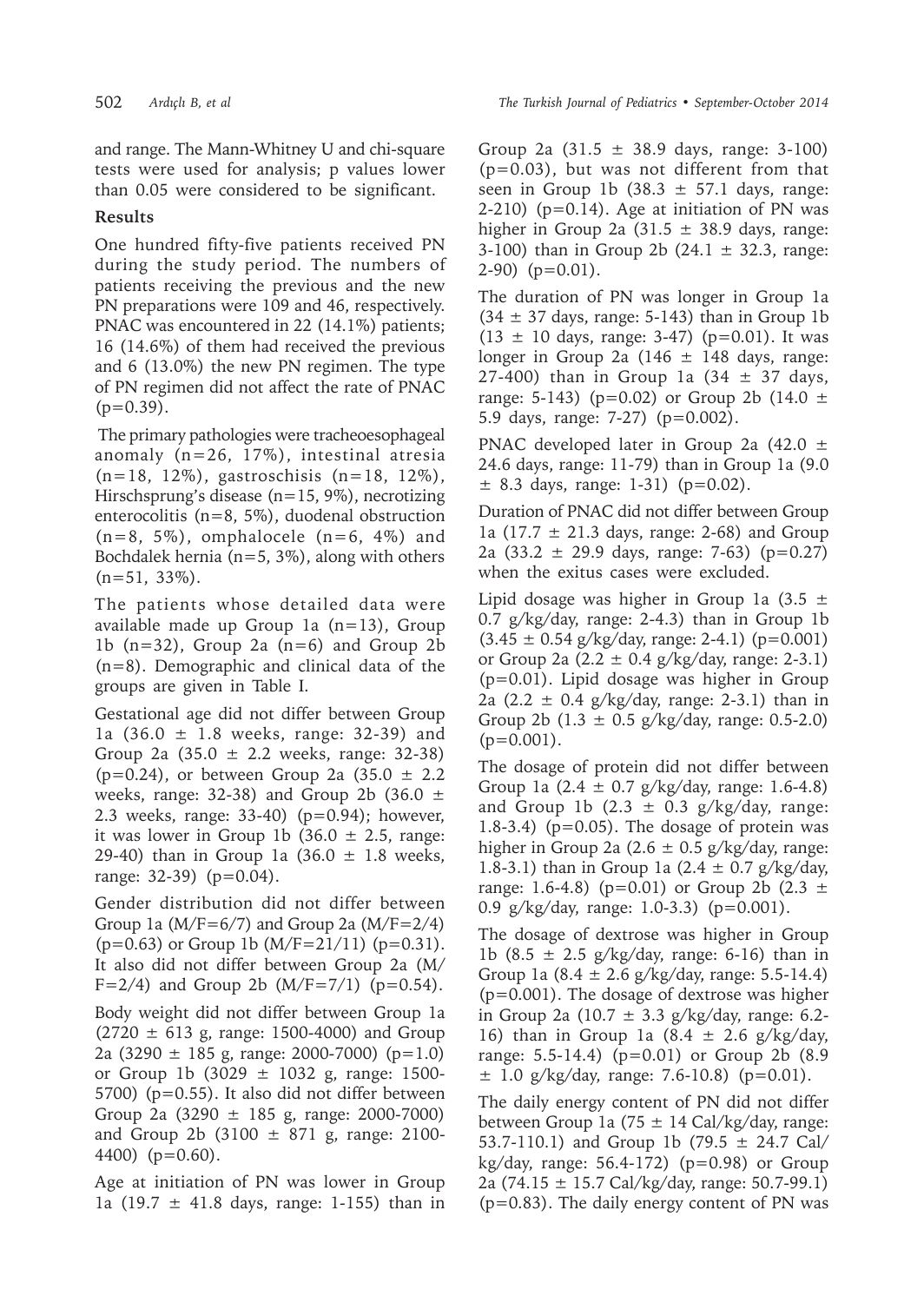|                              | Group 1<br>(January 2000 – May 2008) |                             | Group 2<br>(June $2008 - May 2012$ ) |                              |
|------------------------------|--------------------------------------|-----------------------------|--------------------------------------|------------------------------|
|                              | <b>PNAC</b><br>(Group 1a)            | CONTROL<br>(Group 1b)       | <b>PNAC</b><br>(Group 2a)            | <b>CONTROL</b><br>(Group 2b) |
| Number of patients           | 13                                   | 32                          | 6                                    | 8                            |
| PNAC rate $(\%)$             | 14.6                                 |                             | 13.0                                 |                              |
| Gestational age (weeks)      | $36.0 \pm 1.8$                       | $36.0 \pm 2.5$ <sup>a</sup> | $35.0 \pm 2.2$                       | $36.0 \pm 2.3$               |
| Gender (M/F)                 | 6/7                                  | 21/11                       | 2/4                                  | 7/1                          |
| Body weight (g)              | $2720 \pm 613$                       | $3029 \pm 1032$             | $3290 \pm 185$                       | $3100 \pm 871$               |
| Age at PN initiation (days)  | $19.7 \pm 41.8$ bl                   | $38.3 \pm 57.1$             | $31.5 \pm 38.9$ b2                   | $24.1 \pm 32.3$              |
| Duration of PN (days)        | $34.0 \pm 37.0$ cl                   | $13.0 \pm 10.0$             | $146.0 \pm 148.0$ c <sup>2</sup>     | $14.0 \pm 5.9$               |
| PNAC diagnosis (day)         | $9.0 \pm 8.3$                        |                             | $42.0 \pm 24.6$ <sup>d</sup>         |                              |
| Duration of PNAC (days)      | $17.7 \pm 21.3$                      |                             | $33.2 \pm 29.9$                      |                              |
| Lipid dosage $(g/kg/day)$    | $3.5 \pm 0.7$ el                     | $3.45 \pm 0.54$             | $2.2 \pm 0.4$ e2                     | $1.3 + 0.5$                  |
| Protein dosage (g/kg/day)    | $2.4 \pm 0.7$                        | $2.3 \pm 0.3$               | $2.6 \pm 0.5$ f                      | $2.3 \pm 0.9$                |
| Dextrose dosage $(g/kg/day)$ | $8.4 \pm 2.6$                        | $8.5 \pm 2.5$ $8^{1}$       | $10.7 \pm 3.3$ $\frac{g2}{g}$        | $8.9 \pm 1.0$                |
| Energy content (Cal/kg)      | $75 \pm 14$                          | $79.5 \pm 24.7$             | $74.15 \pm 15.7$                     | $57 \pm 10.8$ h              |
| Presence of sepsis           | 9/13                                 | 6/32                        | $6/6$ <sup>i</sup>                   | 3/8                          |

**Table I.** Demographic and Clinical Data of Patients in the Study Groups

PNAC, parenteral nutrition-associated cholestasis; M, male; F, female; PN, parenteral nutrition

a Gestational age was lower in Group 1b than in Group 1a (p=0.04)

b1 Age at PN initiation was lower in Group 1a than in Group 2a (p=0.03)

 $b2$  Age at PN initiation was higher in Group 2a than in Group 2b (p=0.01)

 $c1$  Duration of PN was longer in Group 1a than in Group 1b (p=0.01)

 $c<sup>2</sup>$  Duration of PN was longer in Group 2a than in Groups 1a and 2b (p=0.02, p=0.002)

d PNAC started later in Group 2a than in Group 1a (p=0.02)

 $e1$  Lipid dosage was higher in Group 1a than in Groups 1b and 2a (p=0.001, p=0.01)

 $e^2$  Lipid dosage was higher in Group 2a than in Group 2b (p=0.001)

f Protein dosage was higher in Group 2a than in Groups 1a and 2b (p=0.01, p=0.001)

 $g1$  Dextrose dosage was higher in Group 1b than in Group 1a (p=0.001)

 $g^2$  Dextrose dosage was higher in Group 2a than in Groups 1a and 2b (p=0.01, p=0.01)

h Energy content was lower in Group 2b than in Group 2a (p=0.04)

<sup>i</sup> Concomitant sepsis was a more significant comorbidity in Group 2a than in Group 2b ( $p=0.04$ )

lower in Group 2b  $(57.0 \pm 10.8 \text{ Cal/kg/day})$ range: 38-73) than in Group 2a (74.15  $\pm$  15.7 Cal/kg/day, range: 50.7-99.1) (p=0.04).

Sepsis was found to be associated in the cases of 9 (69%), 6 (18%), 6 (100%) and 3 (37%) patients in Groups 1a, 1b, 2a and 2b, respectively. Sepsis was not found to be a significant factor when Group 1a was compared with Group 1b  $(p=0.27)$  and Group 2a (p=0.94). However, the association of sepsis in all Group 2a patients was found to be a significant comorbidity when Group 2a was compared with Group  $2b$  ( $p=0.04$ ).

The origin of sepsis was a central venous catheter in 5 cases (55%) in Group 1a, in 4 cases (83%) in Group 1b, in all 6 cases (100%) in Group 2a and in 3 cases (37%) in Group

#### 2b.

PNAC was managed in Group 1a and Group 2a respectively by cessation of PN  $(n=3 \text{ and } n=1)$ , cyclic PN  $(n=1$  and  $n=1)$ , ursodeoxycholic acid ( $n=2$  and  $n=5$ ), phenobarbital ( $n=1$  and n=1), enteral feeding (n=4) and cessation of lipid transfusion  $(n=1)$ .

The total mortality rate of PNAC was 37% (38% in Group 1a and 33% in Group 2a). All of these patients had sepsis concomitantly.

## **Discussion**

PNAC is the most common hepatobiliary complication of PN. The pathophysiology of PNAC is still obscure; it is possibly multifactorial<sup>2,17,18</sup>. In the present study, infants with pediatric surgical disease who received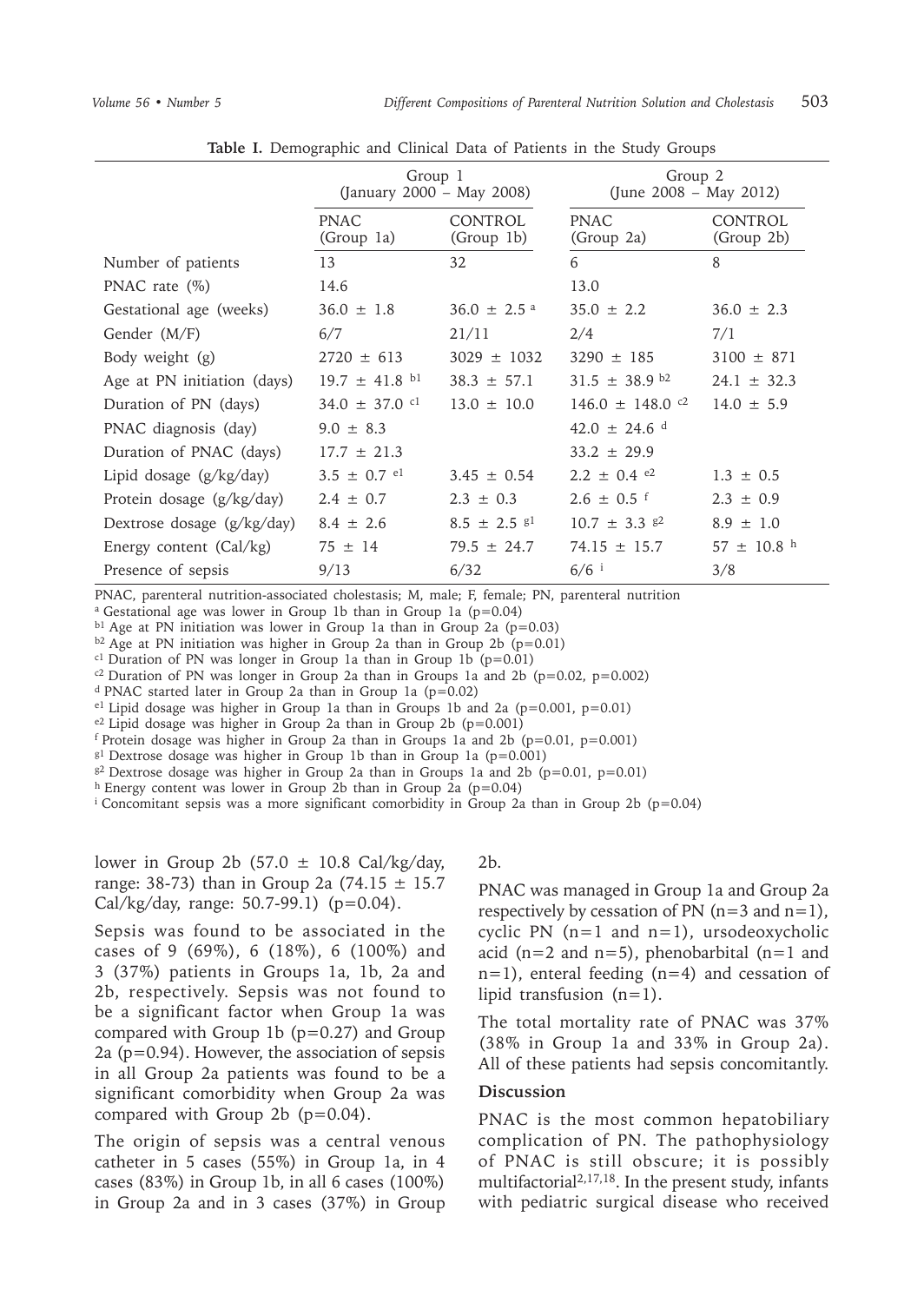two different PN regimens during a 12-year period have been evaluated retrospectively for the development of PNAC.

The incidence of PNAC in newborns has been reported to be  $14-60\%^{4-7}$ . The incidence in this study was found to be lower (14.1%) and was not affected by different regimens and slight differences in the composition of PN solutions.

It has been reported that PNAC is usually encountered in newborns with low gestational age and low birthweight and is not affected by gender19-21. The incidence of PNAC has been reported to be 50% and 10% in newborns with birthweights lower than 1000 g and above 1500 g respectively. In the present study, the mean gestational age was 35 weeks and the mean birthweight 3000 g in patients developing PNAC. The premature and low gestational age newborns had been treated in another neonatal ICU in our institute; the patients with pediatric surgical pathologies were born around the full term of gestation. The low PNAC incidence (14.1%) may be due to the higher proportion of mature, normal-birthweight infants in the present study. Gender seemed to have no effect on PNAC incidence, as previous reports have also indicated<sup>19-21</sup>. However, a reliable conclusion about the effect of gender cannot be derived from our series because of the limited number of cases in some groups.

The incidence of PNAC may be expected to be higher when PN is initiated at a younger age, due to hepatic immaturity. Interestingly, the age at PN initiation was lower in Group 1a than in Group 2a of the present study. However, this did not affect the incidence of PNAC in either of the PN protocols. This may be due to the delayed admission of Group 2a patients with different primary pathologies.

PNAC has been reported to be associated with receiving PN for longer than  $60 \text{ days}^{5,20-25}$ . In the present study, PNAC was found to be associated with longer PN utilization periods in the new regimen, with a mean duration of 42.0  $±$  24.6 days. It is reasonable to conclude that the duration of PN is associated with a higher risk of developing PNAC in pediatric surgical infants. PNAC is not expected to develop over a short period of PN usage. However, early development of PNAC (at  $9.0 \pm 8.3$  days) was encountered in Group 1 patients in the present series. It had previously been reported

that PNAC could develop as early as the 23rd day of PN26.

Higher lipid concentration in the PN solution has been reported to be associated with increased risk of PNAC27-30. On the other hand, 1 g/kg/day and 2-3 g/kg/day lipid dosages produced similar PNAC incidences in another study<sup>31</sup>. In the present study, PNAC patients in Group 1 received higher lipid concentrations but lower concentrations of protein and dextrose than did those in Group 2. Therefore, higher lipid concentration was seen to be associated with the early development of PNAC in infants with pediatric surgical pathologies.

The length of time that PNAC lasts is directly related to the availability of oral feeding6,32. The duration of PNAC was found to be 29 days in a series of 27 patients<sup>33</sup>. In the present study, the duration of PNAC was similar in the two groups receiving different PN regimens. This observation may be due to the prompt commencement of various measures of treatment, including enteral feeding, in all patients with PNAC in our study.

Different protein contents of PN did not affect the development of PNAC in a group of 50 premature newborns with low birthweight  $(n=50)^{34}$ . In another study, higher protein concentrations in PN solution resulted in earlier development of PNAC35. In contrast to this result, PNAC developed later in patients who received PN with higher concentrations of protein in our study (Group 2a). However, a significant conclusion regarding the effect of protein concentration on the development of PNAC could not be derived from that finding since the lipid and dextrose concentrations were not similar in the groups compared in our study.

Dextrose is not itself hepatotoxic; however, increased amounts of carbohydrates increase insulin secretion. Insulin stimulates enzymes that take part in the synthesis of fatty acids in the liver. The result is fatty liver, oxidative stress and consequent liver injury<sup>36,37</sup>. It appears that a higher dextrose concentration had no adverse effect on the development of PNAC in the present study, due to the delayed development of PNAC in patients receiving a greater amount of dextrose.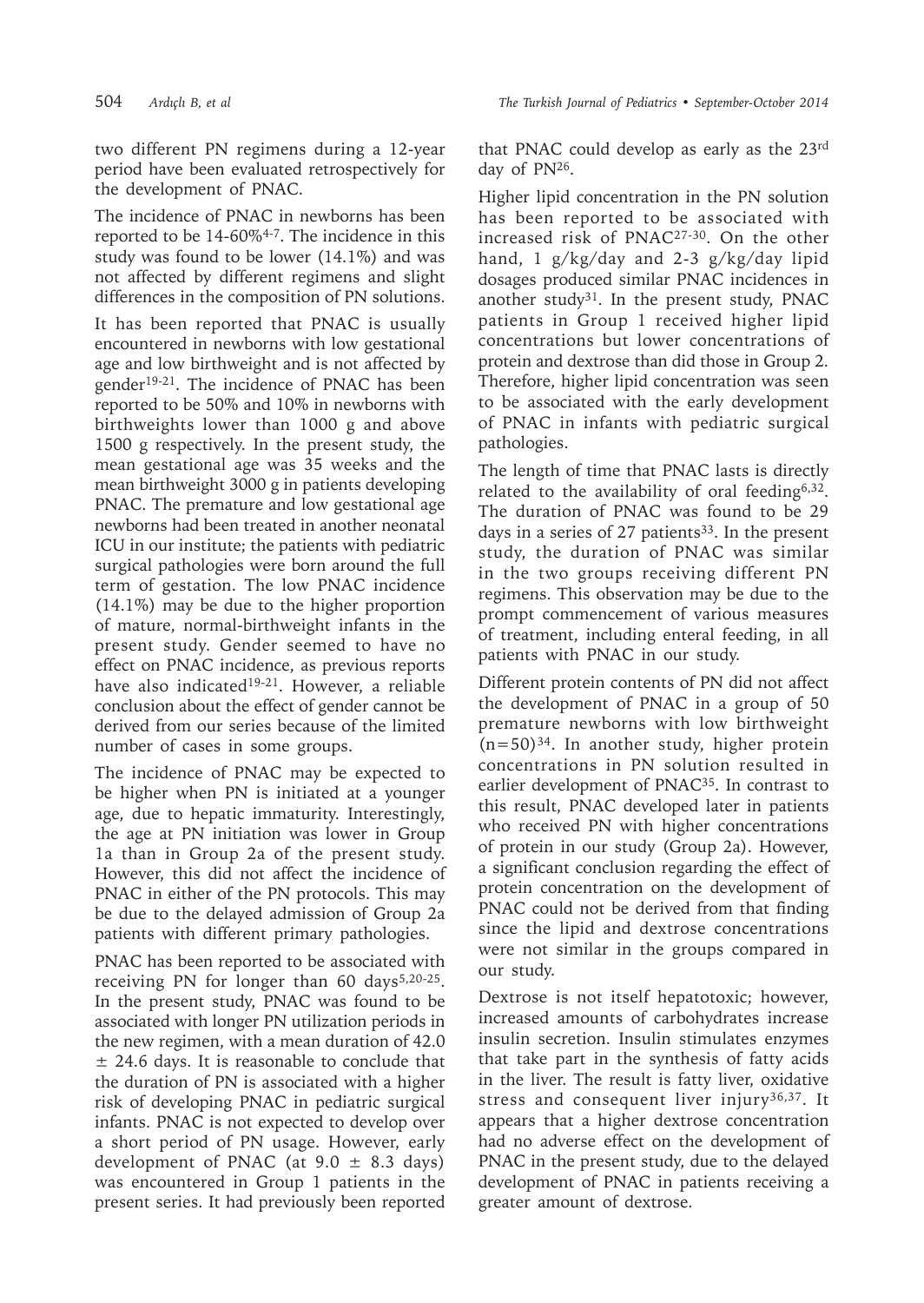It has been reported that PN with a high caloric content can cause liver injury due to fatty liver and the resultant oxidative stress, which is produced by increased lipid and carbohydrate concentrations 21,22,36,37. PN with a lower energy content was associated with a PNAC-free outcome in the patients in our series who received the newer PN regimen. A lower caloric content-PN solution contains lower concentrations of lipids and carbohydrates and may protect the liver from injury.

Sepsis has been considered one of the precipitating factors in the development of PNAC. PNAC was found to have developed mainly through bacterial infection in newborns who received 7-day PN treatment<sup>7</sup>. The incidence of association of PNAC and sepsis has been reported to be 32% in surgical newborns.<sup>19</sup> The incidence of sepsis in patients with and without PNAC has been found to be 80% and 34% respectively38. Sepsis is an important cause of death in PNAC patients. It also has the effect of increasing the inflammatory response in the liver18,39. Therefore, sepsis may play a role not only as a precipitating but also an aggravating factor in PNAC pathogenesis. The presence of concomitant sepsis was found significant in the development of PNAC in the more recent group (Group 2a) of patients in our study. PNAC developed later and persisted longer in this group. Therefore, in the present study, sepsis was a complication of the central line, kept in place for prolonged PN treatment, rather than a precipitating factor.

The key step in the treatment of PNAC is eliminating PN dependence and feeding the patient by the enteral route as early as possible. Cycling parenteral nutrition, UDA, phenobarbital, lipid-free parenteral nutrition and omega-3 rich lipid solutions can be also used. Recent studies have not confirmed the protective effect of cholecystokinin (sincalide) against PNAC<sup>40,41</sup>. A conclusion could not be derived from the present study regarding the options for treating PNAC because of the limited number of cases treated in line with the above-mentioned modalities.

Two different regimens resulted in similar PNAC rates (13%) in the PN treatment settings discussed here. Initiation of PN at an earlier age and prolonged PN treatment were found to increase the possibility of PNAC.

The lipid, protein and carbohydrate contents of PN solution affect the time at which PNAC occurs. The use of a PN solution with a high caloric content and high lipid concentration may play a role in the development of PNAC. Sepsis usually appears as a concomitant disease, most often resulting from prolonged PN treatment. A lower lipid concentration in the PN solution is much safer, since it may delay the development of PNAC. PNAC should be detected as early as possible and treated promptly. Enteral feeding is the most effective method of managing PNAC.

## **Acknowledgment**

The authors thank Dr. Asiye Ugras Dikmen for her assistance with statistical analysis.

### **REFERENCES**

- 1. Çiftçi AÖ. Parenteral Beslenme. Katkı Pediatri Dergisi 2004; 26: 842-856.
- 2. Teitelbaum DH, Btaiche IF, Coran AG. Nutritional support in the pediatric surgical patient. In: Coran AG, Adzick NS, Krummel TM, Laberge JM, Shamberger RC, Caldamone AA (eds). Pediatric Surgery (7th ed) Vol. 1. Philadelphia: Elsevier Saunders; 2012: 179-199.
- 3. Teitelbaum DH. Parenteral nutrition-associated cholestasis. Curr Opin Pediatr 1997; 9: 270-275.
- 4. Kelly DA. Intestinal failure-associated liver disease: what do we know today? Gastroenterology 2006; 130: S70-S77.
- 5. Beale EF, Nelson RM, Bucciarelli RL, Donnelly WH, Eitzman DV. Intrahepatic cholestasis associated with parenteral nutrition in premature infants. Pediatrics 1979; 64: 342-347.
- 6. Christensen RD, Henry E, Wiedmeier SE, Burnett J, Lambert DK. Identifying patients, on the first day of life, at high-risk of developing parenteral nutritionassociated liver disease. J Perinatol 2007; 27: 284-290.
- 7. Wolf A, Pohlandt F. Bacterial infection: the main cause of acute cholestasis in newborn infants receiving shortterm parenteral nutrition. J Pediatr Gastroenterol Nutr 1989; 8: 297-303.
- 8. Rangel SJ, Calkins CM, Cowles RA, et al. Parenteral nutrition-associated cholestasis: an American Pediatric Surgical Association Outcomes and Clinical Trials Committee systematic review. J Pediatr Surg 2012; 47: 225-240.
- 9. Matuchansky C, Morichau-Beauchant M, Druart F, Tapin J. Cyclic (nocturnal) total parenteral nutrition in hospitalized adult patients with severe digestive diseases. Report of a prospective study. Gastroenterology 1981; 81: 433-437.
- 10. San Luis VA, Btaiche IF. Ursodiol in patients with parenteral nutrition-associated cholestasis. Ann Pharmacother 2007; 41: 1867-1872.
- 11. Capron JP, Gineston JL, Herve MA, Braillon A. Metronidazole in prevention of cholestasis associated